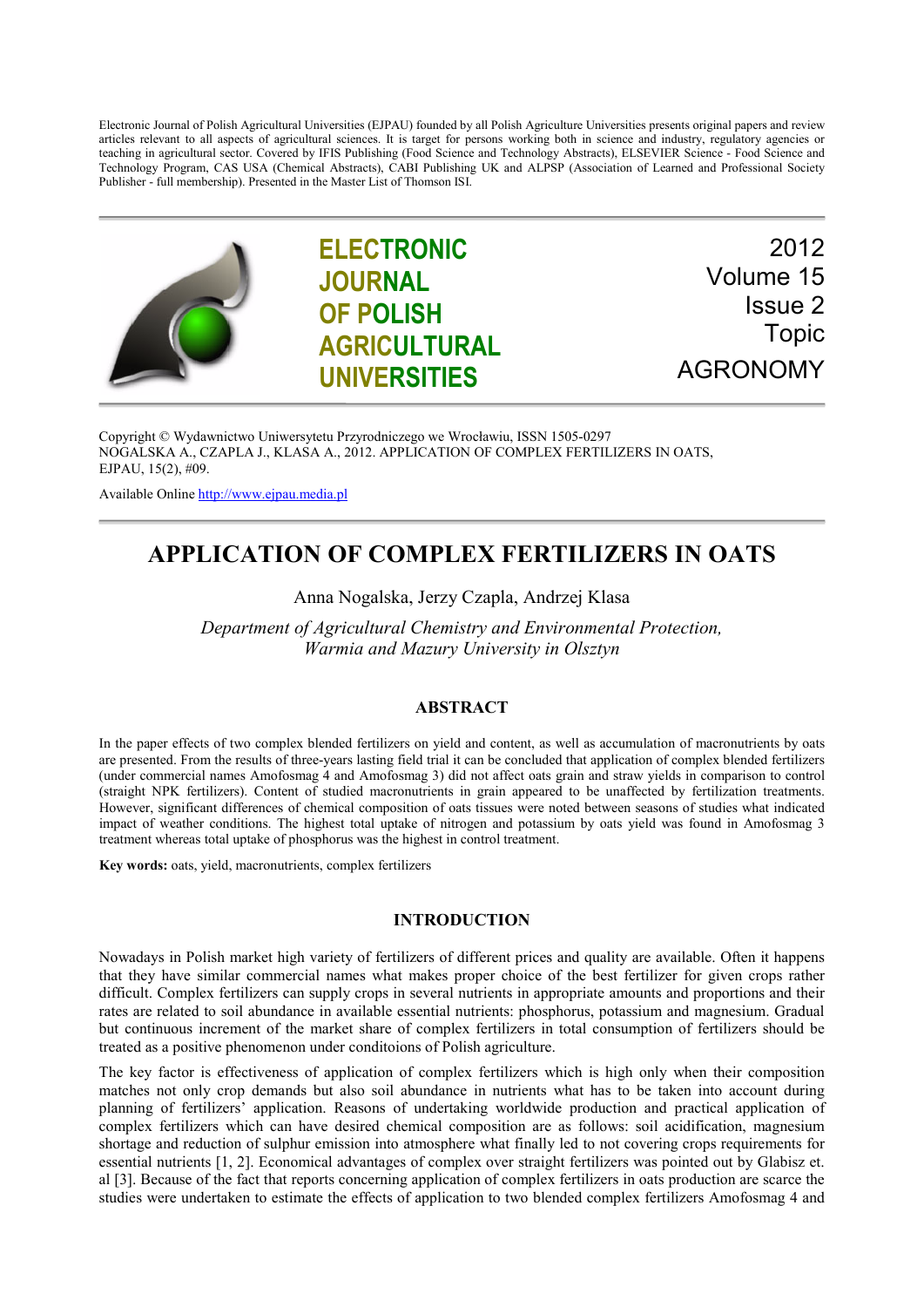Amofosmag 3 on oats yield, chemical composition of its above-ground biomass and accumulation macronutrients in this crop.

#### **MATERIALS AND METHODS**

A three-years lasting field experiment (2005–2007) was carried out in a randomized block design at the Research and Experimental Station in Tomaszkowo, owned by the University of Warmia and Mazury in Olsztyn. The experiment, which comprised of three fertilization treatments in four replications: control treatment (simple fertilizers), Amofosmag 3 and Amofosmag 4, was established on proper brown soil developed from sandy loam, of quality class III b and very good rye complex of agricultural suitability. The physicochemical properties of soil in each year of the study are presented in Table 1. The tested crop was oats (*Avena sativa* L.) cv. Kasztan. The forecrops were winter triticale in the first year, and winter rapeseed in the following two years. Single plot area was 10 m².

| Year | pH (1 M KCl) | Available forms |       |      |  |  |
|------|--------------|-----------------|-------|------|--|--|
|      |              | D               | K     | Mg   |  |  |
| 2005 | 6.15         | 56.70           | 112.0 | 31.0 |  |  |
| 2006 | 7.20         | 112.9           | 145.3 | 25.0 |  |  |
| 2007 | 5.60         | 116.0           | 224.0 | 87.0 |  |  |

Table 1. Selected chemical properties of soil used in the experiment, mg  $\cdot$  kg<sup>-1</sup>

Based on the average levels of available phosphorus in the soil,  $300 \text{ kg} \cdot \text{ha}^{-1}$  Amofosmag 3 (NPKMg 3:14:20:2+22% CaO  $+ 9\%$  SO<sub>3</sub>; 9 kg N, 18 kg P and 50 kg K on pure ingredient basis) and Amofosmag 4 (NPKMg 4:15:15:3+25% CaO + 13%  $SO_3$ ; 12 kg N, 20 P and 37 kg K on pure ingredient basis) were applied pre-sowing. In the control treatment, the following fertilizers were applied pre-sowing: 12 kg N in the form of urea, 45 kg P<sub>2</sub>O<sub>5</sub> (20 kg P) in the form of triple superphosphate and 45 kg K<sub>2</sub>O<sub>5</sub> (37 kg K) per ha in the form of potash salt. The nitrogen rate o superphosphate and 45 kg K<sub>2</sub>O (37 kg K) per ha in the form of potash salt. The nitrogen rate of 90 kg supplemented with two doses of ammonium nitrate applied by top-dressing BBCH (22-23) and BBCH (32-33), as follows: control treatment and Amofosmag 4 treatment - 50 and 28 kg N, Amofosmag 3 treatment - 50 and 31 kg N  $\cdot$ ha<sup>1</sup>.

Samples of oats were collected at the stage of full maturity. The grain and straw harvested in each plot was weighed individually. Wet mineralized samples were assayed for the content of: total nitrogen – by the hypochlorite method, phosphorus – by the vanadium-molybdenum method, calcium and potassium – by atomic emission spectrometry (ESA), and magnesium – by atomic absorption spectrometry (AAS). The obtained results of oats yield and from chemical analyses were verified statistically by a two-factorial analysis of variance for a randomized block design. The experimental factors were as follows:  $a$  – fertilization,  $b$  – duration of the experiment. The significance of differences between means was estimated by Duncan's test at  $p=0.05$ .

## **RESULTS AND DISCUSSION**

The distribution of air temperatures in 2005 differed insignificantly from the appropriate values from reference period 1970–2000 (Table 2). Total precipitation in April was substantially lower comparing to reference period, what could have contributed to uneven emergence, whereas July was too wet. In 2006, mean monthly temperatures were similar to the average from the reference period. The highest temperature was noted in July. Precipitation levels differed considerably from the average values in July and August. Precipitation total in July in August was over 2.5-fold lower and nearly 2.5-fold higher, respectively, than in the reference period average, which made harvest difficult. In 2007, air temperatures during the growing season were above the reference period average. Relatively dry period in April and too wet period in July were not favorable for crop's growth and maturation then harvesting was performed under very wet condition (with precipitation sum higher by factor 2.4 comparing to reference period) what caused plants' lodging. Weather conditions could have affected the yield of oats.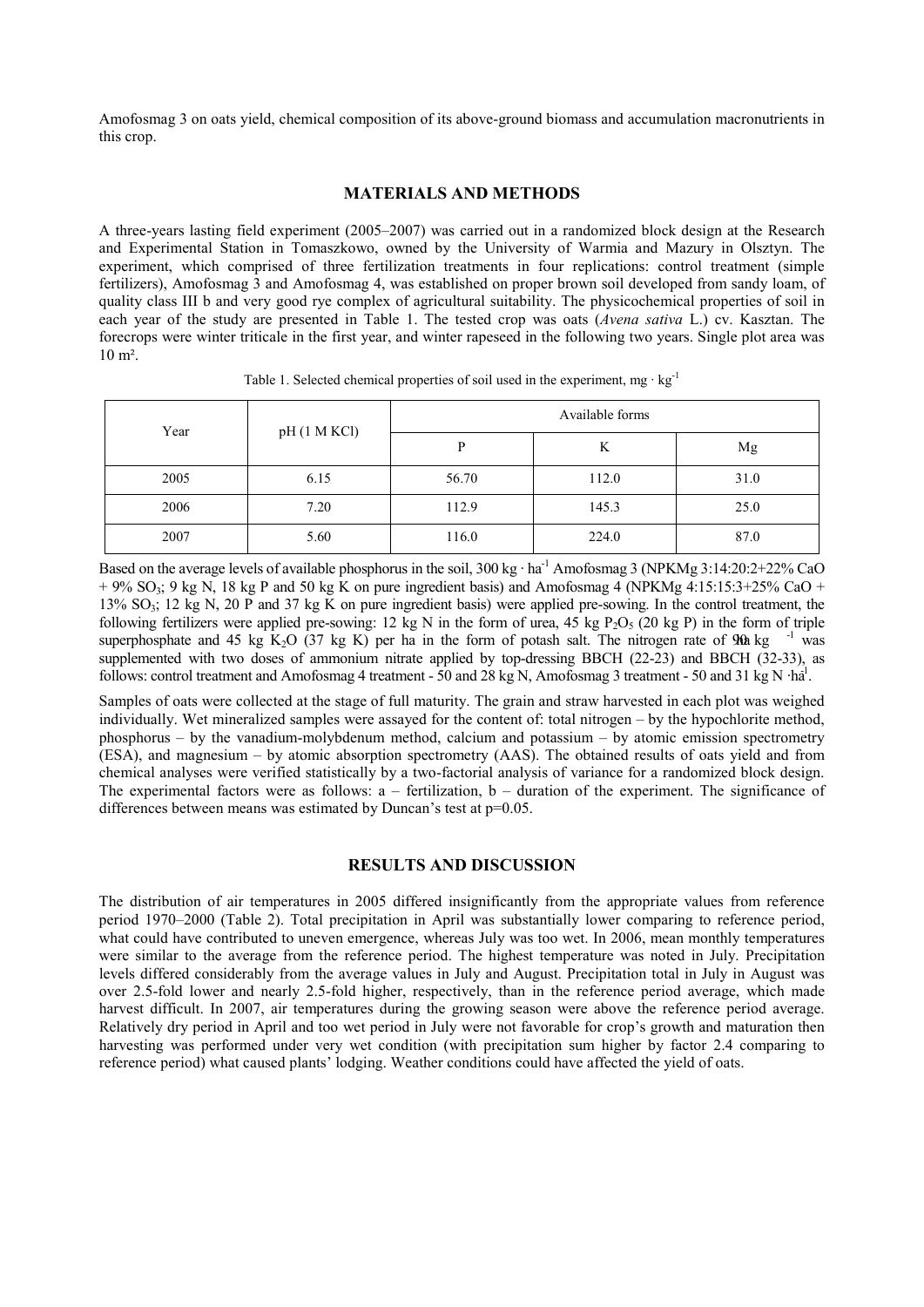| Month  | Mean daily temperature $(^{\circ}C)$ |      |      |           | Total precipitation (mm) |       |       |           |
|--------|--------------------------------------|------|------|-----------|--------------------------|-------|-------|-----------|
|        | 2005                                 | 2006 | 2007 | 1970-2000 | 2005                     | 2006  | 2007  | 1970-2000 |
| April  | 8.2                                  | 7.3  | 7.5  | 6.9       | 22                       | 25.6  | 24.7  | 36.1      |
| May    | 11.6                                 | 12.5 | 13.8 | 12.7      | 68.2                     | 89.2  | 93.5  | 51.9      |
| June   | 14.2                                 | 16   | 17.7 | 15.9      | 35.4                     | 79.2  | 88.1  | 79.3      |
| July   | 19.7                                 | 20.9 | 17.7 | 17.7      | 83.9                     | 29.3  | 173.7 | 73.8      |
| August | 16.9                                 | 17.2 | 18.3 | 17.2      | 39.6                     | 165   | 68    | 67.1      |
| Mean   | 14.1                                 | 14.8 | 15   | 14.1      | $\Sigma$ 249.1           | 388.4 | 448   | 308.2     |

Table 2. Weather conditions in 2005-2007 data provided by the Meteorological Station in Tomaszkowo

Application of complex fertilizers Amofosmag 4 and Amofosmag 3 did not significantly affect straw and grain yield of tested plant comparing to the control treatment (Table 3). Grain yield ranged (in relation to applied fertilizer) from 5.73 to 5.90 t ha<sup>-1</sup>. The significant difference was found between seasons of the experiment. The highest mean grain and straw yield (7.48 and 7.18 t ha<sup>-1</sup>, respectively) was noted in the second season of studies. Significantly lower grain yield was obtained in the third season of studies and this yield reduction amounted to 29 and 44% in relation to the first and the second season, respectively. The main reason could be less favourable for oats weather pattern in the last season of studies. When spring wheat was a test plant the significant increase of its straw and grain yield was found in the result of Amofosmag 4 application [9]. Reports of other authors' have confirmed yield increase of many crops under effects of complex fertilizers application [8, 10, 12]. However, Krzywy et al. [7] reported that effects of complex fertilizers on winter triticale and spring barley yields were insignificant.

|                                  |      |      | Grain |               | <b>Straw</b> |      |      |               |
|----------------------------------|------|------|-------|---------------|--------------|------|------|---------------|
| Treatment                        | 2005 | 2006 | 2007  | mean for<br>a | 2005         | 2006 | 2007 | mean for<br>a |
| <b>NPK</b>                       | 6.12 | 7.64 | 3.88  | 5.88          | 4.88         | 6.82 | 4.86 | 5.52          |
| Amofosmag 4                      | 5.78 | 7.14 | 4.27  | 5.73          | 4.36         | 7.20 | 4.44 | 5.33          |
| Amofosmag 3                      | 5.69 | 7.65 | 4.36  | 5.90          | 4.10         | 7.53 | 4.67 | 5.43          |
| Mean for b                       | 5.86 | 7.48 | 4.17  |               | 4.45         | 7.18 | 4.66 |               |
| LSD $_{\text{p}=0.05}$ for:<br>a |      |      | ns    |               | ns           |      |      |               |
| $\mathbf b$                      |      |      | 0.56  |               | 0.87         |      |      |               |
| $a \times b$                     | ns   |      |       |               | ns           |      |      |               |

Table 3. Oats yield, Mg · ha -1

Legend: a – fertilization, b – duration of the experiment,  $a \times b$  – interaction, ns – not significant difference

Presented in the Table 4 results of chemical analyses show that content of studied macronutrients in oats grain and straw harvested from fertilizers' treatments was only slightly differentiated and generally was within range of typical content given by standards [4]. Comparing to the control application Amofosmag 3 resulted in significant increase of potassium content in straw. Content of phosphorus and potassium in grain and straw was not significantly modified by application of studied fertilizers. Higher variability was found among seasons of the studies. Oats grain obtained in the first season contained significantly less nitrogen than grain from other seasons of studies. In the second year of studies kernels were more abundant in nitrogen comparing to the first season of studies. In the first and third season of studies oats grain contained significantly lower amounts of phosphorus and potassium. The highest mean nitrogen concentration  $(21.9 \text{ g N kg}^{-1}$  in dry matter) was found in grain obtained in the last season of the studies. Comparing to the first and the second season of the studies considerable increase of nitrogen content in grain was found which amounted to 52 and 19%, respectively. The highest content of nitrogen in oats straw was found in the first season of the experiment, potassium and phosphorus in the third season of the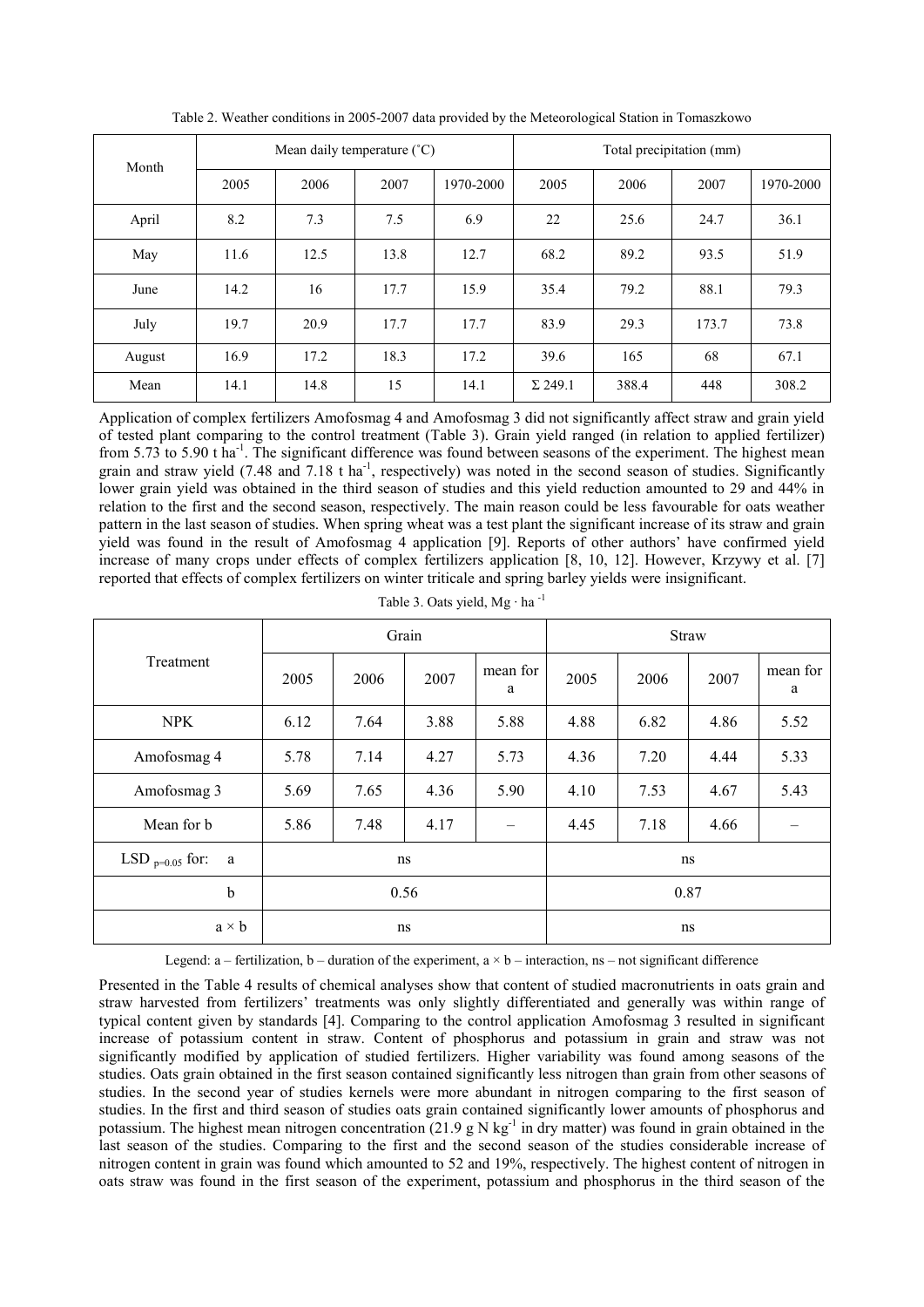studies. In many reports the insignificant effects of complex fertilizers' application on nutrients content in some crops were found [1, 6-9].

|                                      |          |      | Grain |                          | Straw   |      |      |                          |
|--------------------------------------|----------|------|-------|--------------------------|---------|------|------|--------------------------|
| Treatment                            | 2005     | 2006 | 2007  | mean<br>for a            | 2005    | 2006 | 2007 | mean<br>for a            |
| Nitrogen                             |          |      |       |                          |         |      |      |                          |
| ${\rm NPK}$                          | 14.2     | 17.9 | 22.2  | 18.1                     | 6.5     | 4.8  | 4.9  | 5.4                      |
| Amofosmag 4                          | 14.5     | 19.3 | 22,0  | 18.6                     | $7.0\,$ | 5.1  | 4.2  | 5.4                      |
| Amofosmag3                           | 14.6     | 17.9 | 21.5  | 18.0                     | 6.1     | 5.5  | 4.9  | 5.5                      |
| Mean for b                           | 14.4     | 18.4 | 21.9  | $\overline{\phantom{0}}$ | 6.5     | 5.1  | 4.7  | $\overline{\phantom{0}}$ |
| LSD $_{p=0.05}$ for:<br>$\rm{a}$     | ns<br>ns |      |       |                          |         |      |      |                          |
| $\mathbf b$                          |          |      | 1.37  |                          | 0.72    |      |      |                          |
| $a \times b$                         |          |      | ns    |                          |         | ns   |      |                          |
| Phosphorus                           |          |      |       |                          |         |      |      |                          |
| ${\rm NPK}$                          | 3.4      | 3.6  | 2.1   | 3.0                      | 0.68    | 1.71 | 2.30 | 1.56                     |
| Amofosmag4                           | 3.1      | 3.6  | 2.2   | 3.0                      | 0.28    | 1.70 | 2.20 | 1.39                     |
| Amofosmag3                           | 3.2      | 3.7  | 2.2   | 3.0                      | 0.33    | 1.90 | 2.21 | 1.48                     |
| Mean for b                           | 3.2      | 3.6  | 2.2   | $\overline{\phantom{0}}$ | 0.43    | 1.77 | 2.24 | $\equiv$                 |
| LSD $_{p=0.05}$ for:<br>a            | ns<br>ns |      |       |                          |         |      |      |                          |
| $\mathbf b$                          |          | 0.13 |       |                          | 0.25    |      |      |                          |
| $a \times b$                         | ns       |      |       |                          | ns      |      |      |                          |
| Potassium                            |          |      |       |                          |         |      |      |                          |
| ${\rm NPK}$                          | 4.1      | 4.1  | 3.4   | 3.9                      | 24.7    | 22.6 | 23.7 | 23.7                     |
| Amofosmag4                           | 3.7      | 4.2  | 3.2   | 3.7                      | 23.8    | 24.1 | 25.1 | 24.3                     |
| Amofosmag3                           | 4.0      | 4.3  | 3.4   | 3.9                      | 26.1    | 25,0 | 26.2 | 25.8                     |
| Mean for b                           | 3.9      | 4.2  | 4.2   | $\equiv$                 | 24.9    | 23.9 | 25,0 | $\overline{\phantom{0}}$ |
| LSD $_{\rm p=0.05}$ for:<br>$\rm{a}$ | ns       |      |       |                          | 1.61    |      |      |                          |
| $\rm b$                              | 0.22     |      |       |                          | ns      |      |      |                          |
| $a \times b$                         | ns       |      |       | ns                       |         |      |      |                          |

Table 4. Macronutrients content in oats aboveground organs,  $g \cdot kg^{-1}$  d.m.

Legend as in the Table 3

Basing on yield of above-ground oats biomass and macronutrients contents the total accumulation was calculated for each studied nutrient (Table 5). The highest accumulation of nitrogen in aboveground oats' biomass was found in the second year of studies in Amofosmag 3 treatment (178.3 kg N $\cdot$  ha<sup>-1</sup>) what was an effect of the highest straw and grain yield. Uptake of phosphorus and potassium by oats yield was not related to fertilizer treatments and the highest values were found in the second season of studies because of high content of mentioned nutrients in oats straw as well in grain. Weather pattern determined accumulation of nitrogen in oats' biomass at the great extend what was confirmed by results of Szmigiel's [11] studies. Herein, the highest total accumulation of nitrogen and potassium in oats abovegroud biomass was found in Amofosmag 3 treatment whereas the highest value for phosphorus was found in the control. It can indicate that availability of nutrients is similar from straight fertilizers and from Amofosmag 3 for oats was on the same level and that that nutrients from Amofosmag 4 were less available for studied crop. It was found that higher amounts of nutrients were uptaken by maize and spring wheat from multicomponent fertilizers comparing to straight ones according to Kruczek and Sulewska [5] and Nogalska et al. [9]. Stępień and Mercik [10]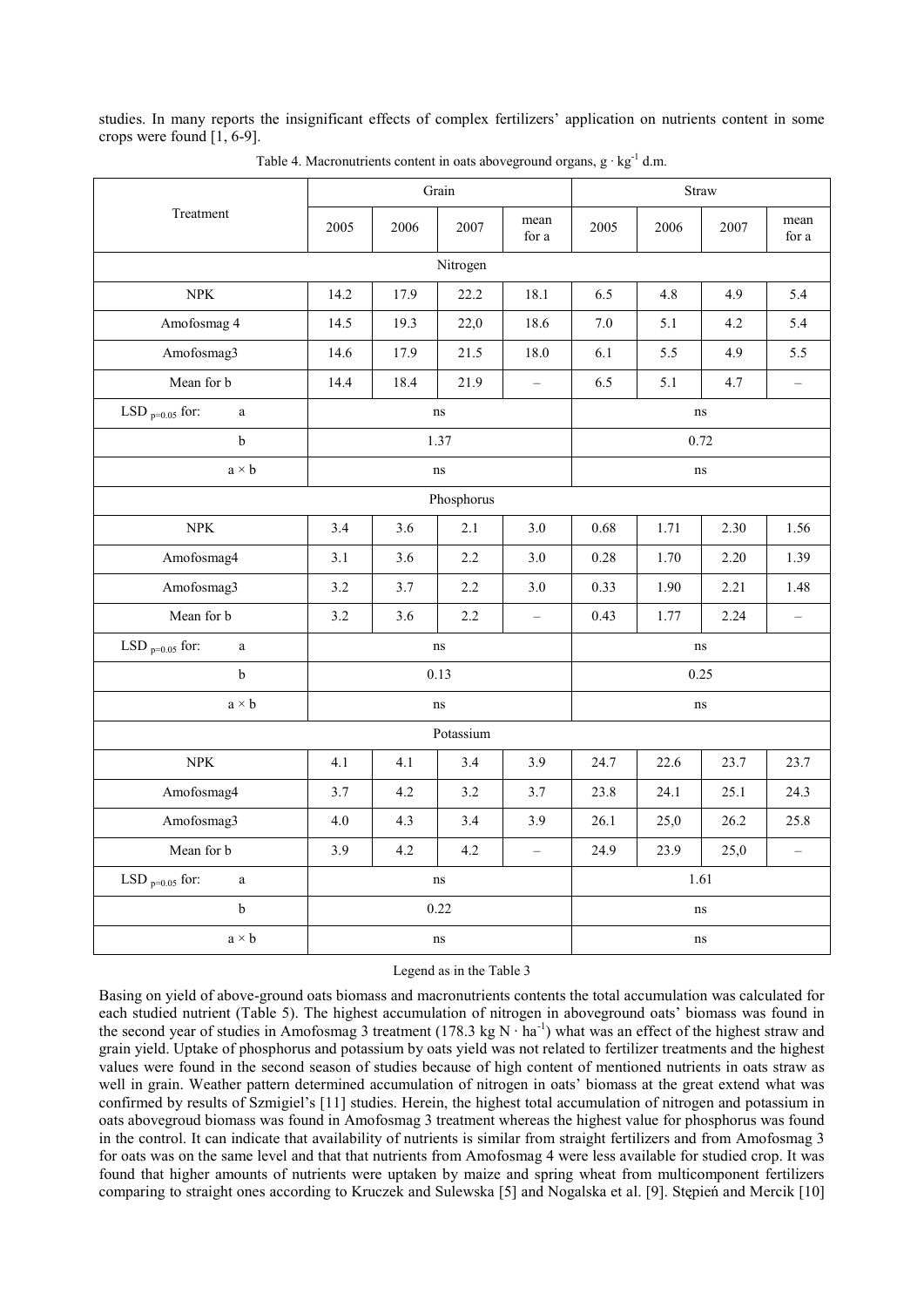reported that uptake and utilization of P and K from complex fertilizers by potatoes, barley, triticale and wheat were comparable to respective parameters of straight fertilizers.

| Treatment            | Nitrogen | Phosphorus | Potassium |  |  |  |  |
|----------------------|----------|------------|-----------|--|--|--|--|
| 2005                 |          |            |           |  |  |  |  |
| <b>NPK</b>           | 118.6    | 24.1       | 145.6     |  |  |  |  |
| Amofosmag4           | 114.3    | 19.1       | 125.2     |  |  |  |  |
| Amofosmag3           | 108.1    | 19.5       | 129.8     |  |  |  |  |
| 2006                 |          |            |           |  |  |  |  |
| <b>NPK</b>           | 169.4    | 39.2       | 185.4     |  |  |  |  |
| Amofosmag4           | 174.5    | 37.9       | 203.5     |  |  |  |  |
| Amofosmag3           | 178.3    | 42.6       | 221.1     |  |  |  |  |
| 2007                 |          |            |           |  |  |  |  |
| <b>NPK</b>           | 109.9    | 19.3       | 128.4     |  |  |  |  |
| Amofosmag4           | 112.5    | 23.5       | 125.1     |  |  |  |  |
| Amofosmag3           | 116.6    | 19.9       | 137.1     |  |  |  |  |
| Total of three-years |          |            |           |  |  |  |  |
| <b>NKP</b>           | 397.9    | 82.6       | 459.4     |  |  |  |  |
| Amofosmag4           | 401.3    | 80.5       | 453.8     |  |  |  |  |
| Amofosmag3           | 403.0    | 82.0       | 488.0     |  |  |  |  |

Table 5. Nutrient uptake by oats grain and straw,  $kg \cdot ha^{-1}$ 

#### **CONCLUSIONS**

- 1. From the results of three-years lasting field experiments can be concluded that applied complex fertilizers Amofosmag 3 and Amofosmag 4 did not significantly affect grain and straw yield comparing to the control treatment (straight fertilizers).
- 2. Content of studied macronutrients in oats grain was not variable in relation to fertilizers' treatments. In the oats' straw significantly higher potassium content in Amofosmag 3 treatment comparing to the control was noted. Significant differences of chemical composition of oats above-ground biomass were found among seasons of studies what was a result of different weather pattern.
- 3. The highest total nitrogen uptake by oats yield was found in Amofosmag 3 treatment while phosphorus uptake was the highest in control.

### **ACKNOWLEDGMENTS**

This study was financed by Agrochem Ltd. Dobre Miasto

## **REFERENCES**

- 1. Filipek, T. 2001. Zawartość składników pokarmowych a zastosowanie nawozów wieloskładnikowych z KIZPS "Siarkopol". Folia Univ. Agric. Stetin. Agricultura. 223 (89): 41-46.
- 2. Filipek-Mazur, B., Gondek K. 2005. Plonowanie i zawartość siarki w gorczycy białej jako efekt stosowania wieloskładnikowych nawozów zawierających siarkę. Acta Agrophysica. 6(2): 343-351.
- 3. Glabisz, U., Kic B., Grzmil B. 1992. Manufacture of low chloride multicomponent fertilizers based on conversion in aqueous solution. J. Agric. Food Chem. 40: 1393-1397.